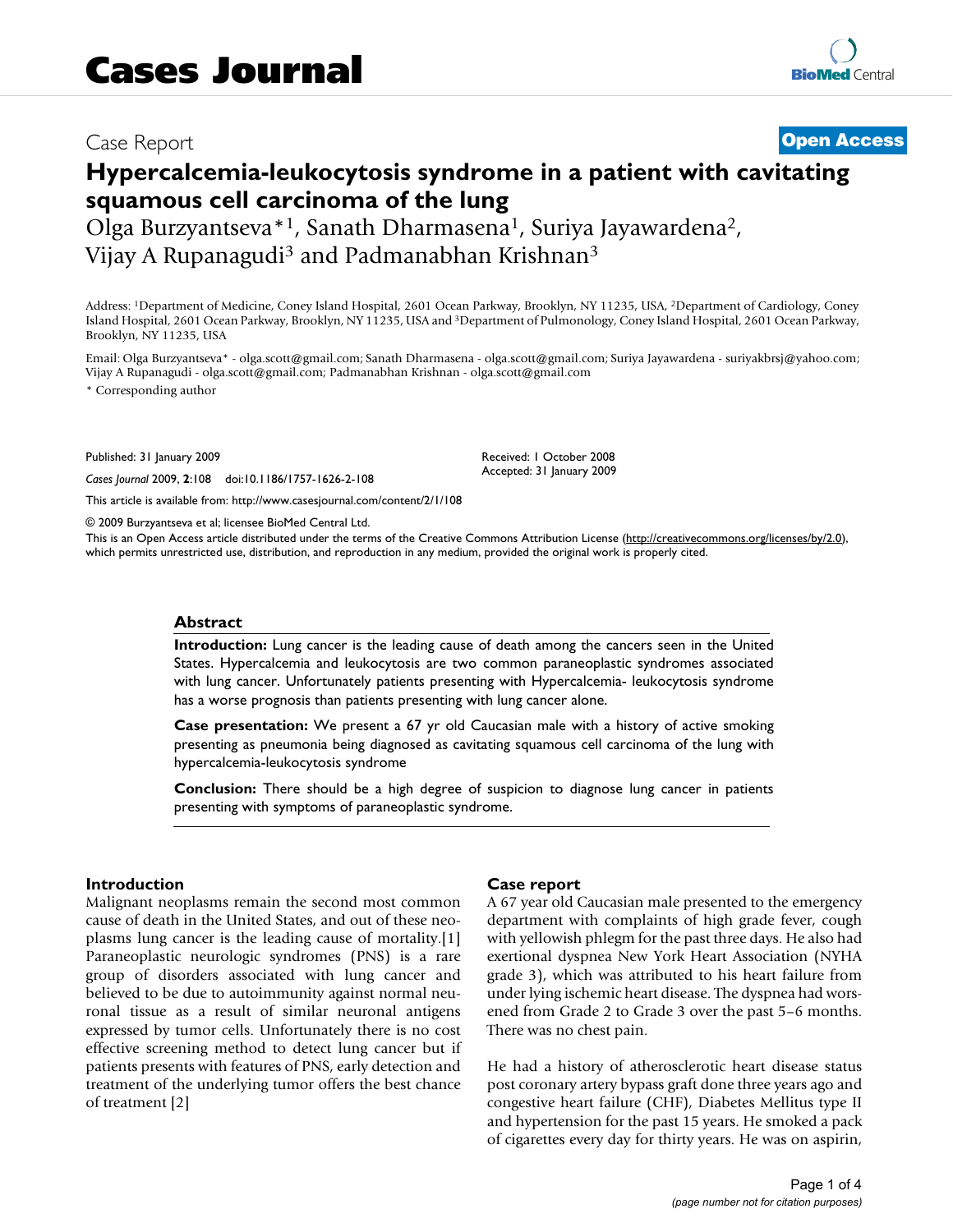carvedilol, lisinopril, atorvastatin, furosemide and glipizide.

On examination, the patient was in no apparent distress. He was icteric, not cyanosed, no clubbing, no palpable lymph nodes, poor peripheral pulses and bilateral pedal edema. Jugular venous distension of 3–4 cm was noted. Auscultation of the lungs revealed decreased air entry in right lower zone and bibasilar rales. A systolic ejection murmur grade 2/6 was heard in the aortic area. Abdomen was soft with a 2 finger breadth enlargement of the liver. Rest of the examination was normal.

Complete blood count showed leukocytosis with predominant neutrophils and a left shift. Hemoglobinhematocrit and platelet count was normal. The patient had slight hyponatremia (132 meq), hypercalcemia 13.5 mg/dl, while other serum electrolytes were within normal range. He had a raised total bilirubin (5.3 mg/dl) while other liver function tests were normal.

Chest X-ray showed bilateral pleural effusion, right lower lung field infiltrate, cardiomegaly and chronic interstitial lung changes. The impression was right lower lobe pneumonia (figure 1). An EKG demonstrated sinus rhythm with q waves in leads II, II, aVF and V1-V5 suggestive of old infarct.

A presumptive diagnosis of pneumonia was made and he was started on intravenous ciprofloxacin, Piperacillin/



**Figure 1 CXR with right lower lobe infiltrate**.

Tazobactam. The increase in bilirubin was speculated to be secondary to congestion of the liver due to CHF and he was treated with furosemide, digoxin, and captopril.

Chest CT without contrast showed a mixed density pleural based lesion in the right lower lobe measuring 7 cm (SI)  $\times$  5.4 cm (AP)  $\times$  7.9 cm (TV) for which a diagnostic consideration of cavitating neoplasm, infectious lesion and sequestration was entertained (Figure 2) There was no evidence of mediastinal, axillary or hilar adenopathy. Abdominal CT without contrast showed a large amount of intraperitoneal ascites present within abdomen and pelvis. The liver demonstrated a nodular contour suggestive of cirrhotic morphology. Multiple bilobed low attenuation lesions with a peripheral rim enhancement of varying sizes suggestive of metastases versus septic emboli were seen (Figure 3). A soft tissue mass adjacent to the posterior segment of the right lobe of the liver which could represent an exophytic liver lesion versus a mesenteric soft tissue mass was seen. A CT scan with contrast was suggested but the patient refused due to previous contrast allergy.

Fiberoptic bronchoscopy was done on the 5th days after admission and patient tolerated the procedure well. No endobronchial lesions were seen. Bronchial lavage, aspirate and brushings from the right lower lobe were done and 20 cc of hemorrhagic fluid was sent for analysis which showed few atypical squamous cells, mixed respiratory flora, no acid fast bacilli, no growth on culture. A transbronchial biopsy of the right lower lobe was done and the biopsy specimen consisted of several tan grey soft tissues measuring  $1.2 \times 0.2 \times 0.1$  cm. The biopsies showed essential bronchial mucosa with respiratory epithelium and foci of squamous metaplasia with acute inflammation.



Figure 2 **CT chest shows pleural based lesion in the right lower lobe measuring 7 cm (SI) × 5.4 cm (AP) × 7.9 cm (TV)**.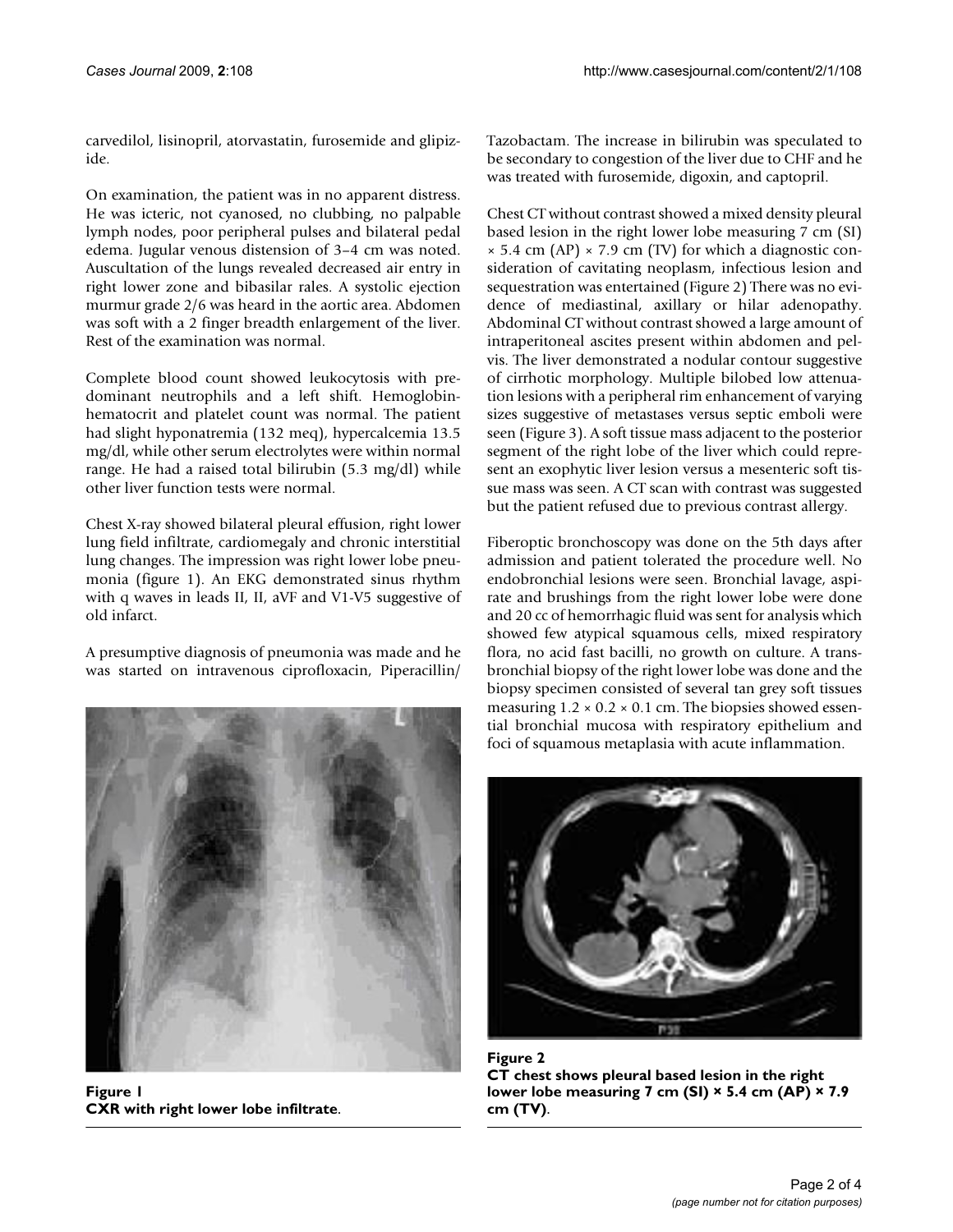

Figure 3 **Abdominal CT showing multiple low attenuation lesions with a peripheral rim enhancement of varying sizes in the liver suggestive of metastases or septic emboli**.

Since fiberoptic bronchoscopy was inconclusive a CT guided transthoracic needle biopsy was done which yield 50 cc of yellow brown purulent material was aspirated from posterior pleural based collection in the right lower lobe at the same time due the questionable.

The purulent material obtained on CT guided biopsy of the lung revealed squamous cell carcinoma with extensive coagulation necrosis. There was no evidence of infection. Hence, all antibiotics were discontinued and oncology consult was obtained. CT guided needle core biopsy of the liver was negative for malignancy and showed mild inflammatory changes. Whole body PET scan was done to detect secondaries, but showed degenerative arthritic changes in knees and feet and no other focal changes that would suggest metastases. The patient had a persistent elevated leukocyte count with an elevated polymorphonuclear cell count and elevated calcium levels. The patient was offered sugary but the patient and the family refused surgery as the patients had moderate to high risk mortality from the surgery due to his multiple medical problems. The patient's poor prognosis was discussed with him and was placed in hospice care.

### **Discussion**

Malignant neoplasms remain the second most common cause of death in the United States, and lung cancer kills more than any other type of cancer including breast cancer, prostate cancer and colon cancer combined [1] The chest X-ray and CT scan can be used to diagnose lung cancer as in our patient but at a later stage. This delays the diagnosis leading to a guarded prognosis due to advanced disease process [3]

Can these cancers be diagnosed at an early stage? Potential molecular biomarkers for squamous cell carcinomas have been identified and need to be validated in their use in significantly reducing the lead time for diagnosis [4]

PNS are caused by the distal effects of the cancer but not due to invasion, metastases, infection, ischemia, metabolic and nutritional deficits, surgery, or other forms of tumor treatment. [5] The incidence of PNS for solid tumors is < 1%. [6] These syndromes are not frequent or pathognomonic for a signal definitive diagnosis thus there should be a high degree of clinic suspicion. There are strong association of PNS with certain malignancies, such as limbic encephalitis and subacute cerebellar degeneration. These syndromes are called classical PNS. [7] There are other syndromes, such as sensorimotor polyneuropathy may have some association with malignancies. [7]

It is believed that PNS is due to immunologic response to ectopic antigen expressed in the tumor (onconeuroal antigens) sharing the same antigens in the nervous system giving rise to cross reactivity to the antibodies produced by the body. [5]

The importance in diagnosing PNS is at the time of PNS symptoms, most patients would have no been diagnosed with cancer, thus PNS can be used as a early diagnosing tool [2] Antibodies have been used to detect PNS. These antibodies are generally divided in to three groups, first group belongs to well-characterized antibodies, are reactive with molecularly defined onconeural antigens and has a strongly association to cancer, second group is partially characterized antibodies with an unidentified target antigens which has been reported in few patients and the third group consists of antibodies associated with specific disorders but do no have the ability to differentiate between paraneoplastic and nonparaneoplastic cases [7]

Lung cancer has been associated with various hematological and laboratory abnormalities, some are part of PNS. Small cell carcinoma has been reported to be associated with marked hyperamylasemia [8] Our patient had persistent hypercalcemia and leukocytosis. Both of these have been associated with various malignancies, including lung cancer as part of the PNS either independently or very rarely together [9,10] The secretion of hematopoietic growth factors like granulocyte-macrophage colony-stimulating factor (GM-CSF), granulocyte-colony stimulating factor (G-CSF), parathyroid hormone-related peptide, interleukin (IL)-1, IL-6, and tumor necrosis factor (TNF) are activated by squamous cell carcinoma cells and their action on the common precursors of osteoclasts and gran